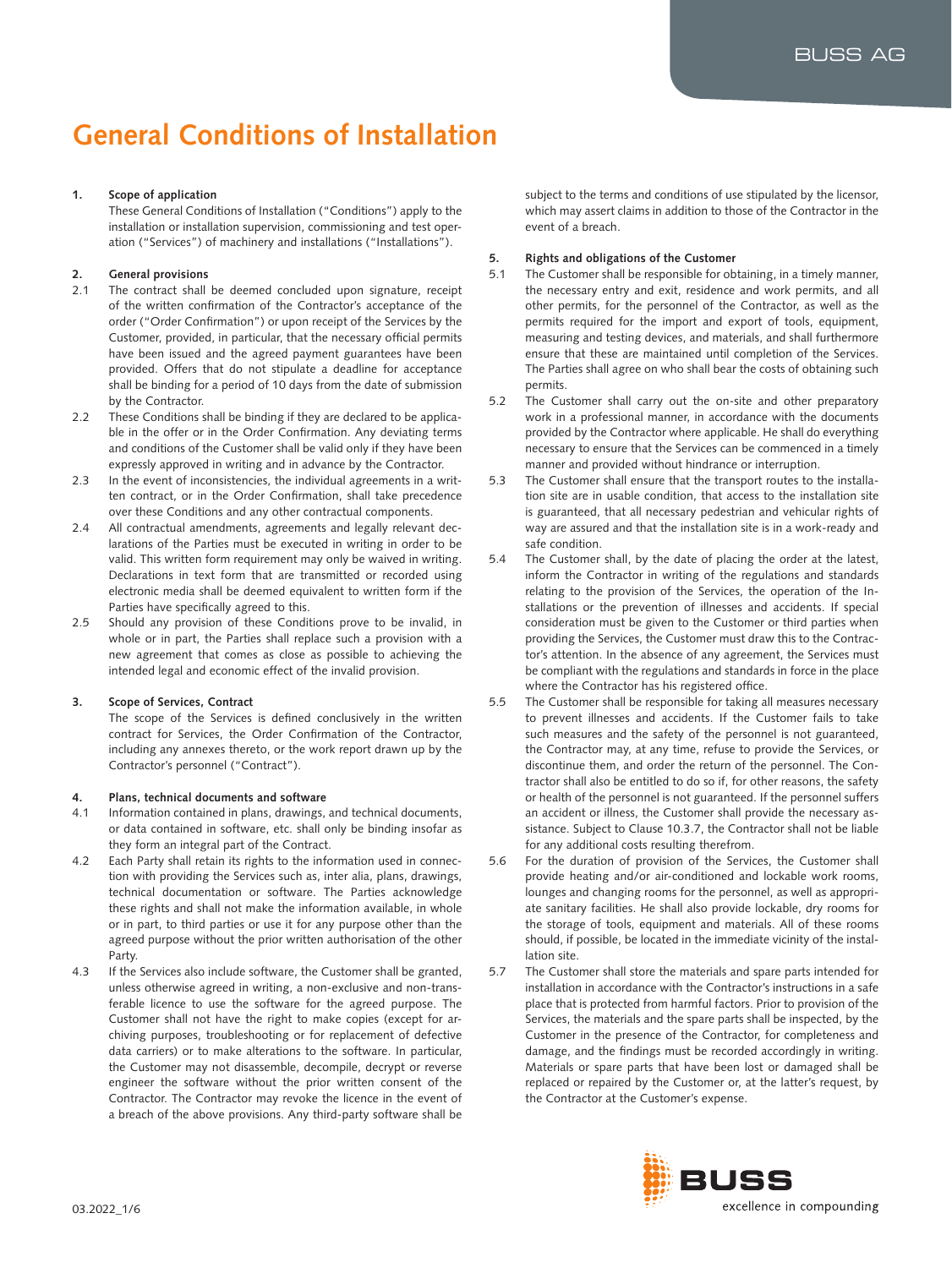- 5.8 The Customer shall provide the following services at his own expense in accordance with the specifications of the Contractor:
	- provision of qualified professional personnel and auxiliary personnel, together with the necessary tools and equipment. Such workers shall comply with the work instructions issued by the Contractor's personnel; doing so shall not, under any circumstances, establish any employment or other legal relationship with the Contractor;
	- provision of operational cranes and lifting equipment together with operating personnel, appropriate scaffolding and means of transport for the transportation of personnel and materials, corresponding workshop equipment and measuring equipment;
	- provision of the necessary consumables and installation materials, cleaning materials and lubricants as well as incidental items;
	- provision of the necessary electrical power and lighting (including the connections necessary to reach the installation site), heating, compressed air, water, steam, and operating materials
	- provision of adequate means of communication, which must, as a minimum, include telephone and internet connections;
	- provision of the software required by the Contractor.
- 5.9 The Customer shall assign the intended operating personnel to collaborate in the assembly of the Installations in order for them to become familiar with it.
- 5.10 The Customer shall be liable for any damage caused by his personnel. This shall apply even if the Contractor's personnel are in charge of or supervising the work, unless it can be proven that the damage was caused by gross negligence on the part of the Contractor's personnel in issuing instructions or supervising the work.

The Customer shall be liable for any damage caused by materials, spare parts, tools, equipment and other auxiliary materials that he has provided. This shall apply even if the Contractor's personnel used them without any objection.

5.11 The Customer shall fulfil his obligations in a timely, correct manner and at no cost to the Contractor. If the Customer fails to fulfil his obligations, or fulfils them only in part, the Contractor shall be entitled, after setting a grace period in writing (except in cases of urgency), and at the cost and risk of the Customer, to fulfil them itself, where possible, or to arrange for them to be fulfilled by third parties, or to terminate the Contract after the grace period has expired without effect, and to claim compensation for the loss resulting from the cancellation of the Contract (including lost profits). The Customer shall indemnify the Contractor against third-party claims and hold him fully harmless.

# **6. Rights and obligations of the Contractor**

- 6.1 The Contractor undertakes to provide the Services professionally using qualified personnel or to arrange for them to be provided by third parties acting as subcontractors.
- 6.2 If the Contractor's personnel are significantly impeded in their provision of the Services due to reasons for which the Contractor is not responsible, the Contractor shall be entitled to order the personnel to return. In such cases, as well as in the event that personnel are detained after the Services have been provided, the waiting time shall be invoiced to the Customer as working time charged at the relevant rates, together with the travel costs plus daily allowances. The Contractor shall not be liable for any resulting additional costs.
- 6.3 The Contractor shall be entitled to carry out a risk assessment and safety inspection before starting to provide the Services, and to refuse or suspend provision of the Services at any time if the safety of the personnel is not guaranteed, or if the Customer fails to comply with his obligations. Clause 5.11 shall apply by analogy to the pecuniary consequences of suspending the Services.

6.4 The Contractor shall prepare a work report for the Customer in relation to the Services performed.

# **7. Warning notices**

Express statements made by the Contractor's personnel to the Customer concerning the condition, use, safety or usability of the Installations, as well as express reservations expressed by the Contractor's personnel with regard to orders, instructions or actions of the Customer, or with regard to actual circumstances, may be made in writing or verbally and shall be deemed to be a warning by the Contractor that releases the Contractor from any liability.

# **8. Working hours**

- 8.1 Subject to any mandatory statutory provisions to the contrary that are applicable at the installation site, the normal weekly and daily working hours are stipulated in the Contract or its components.
- 8.2 The normal weekly working hours are to be allocated over 5 working days. If, for reasons beyond the control of the Contractor, shorter working hours must be observed, the normal working hours shall nevertheless be invoiced.
- 8.3 When allocating working hours, the Contractor's personnel shall conform to the operational circumstances of the Customer and the local conditions. The normal daily working hours are between 06:00 and 23:00.
- 8.4 Hours worked in excess of normal weekly or daily working hours shall be deemed overtime work.
- 8.5 Overtime work is only permitted by mutual agreement. As a general rule, overtime work should not exceed the daily working time by more than 2 hours nor should it exceed the normal weekly working time by more than 10 hours.
- 8.6 Night work on working days is deemed to be working hours between 23:00 and 06:00 (excluding overtime night work). Overtime night work means hours worked in excess of the normal daily working hours between 23:00 and 06:00.
- 8.7 Sunday work means work performed on Sundays or on the weekly rest days applicable at the installation site. Public holiday work means work performed on the statutory public holidays applicable at the installation site.

# **9. Travel time and other periods treated as working hours**

- 9.1 Travel time as well as a reasonable assignment-dependent period for preparation and for attending to post-arrival matters after the trip shall be deemed working time according to Clause 8. Travel time is defined as:
	- the time spent on the outbound and return journey to and from the installation site;
	- the time for checking into accommodation at the installation site as well as for dealing with official registration and deregistration formalities.
- 9.2 If there is no suitable accommodation and/or catering services in the vicinity of the installation site, the daily time required for the journey between the accommodation site, and/or the catering site, and the installation site that exceeds half an hour for the one-way journey (travel time), shall be invoiced as working time.

The Parties shall agree upon who is to bear the expenses related to the above, as well as the costs for using reasonable means of transport or a hire car.

9.3 If the Contractor's personnel are impeded in the provision of the Services for reasons beyond the control of the Contractor, or are detained for any reason after completion of the Services, the Contractor shall be entitled to invoice for the waiting time as working hours. The same shall apply to other downtimes for which the Con-

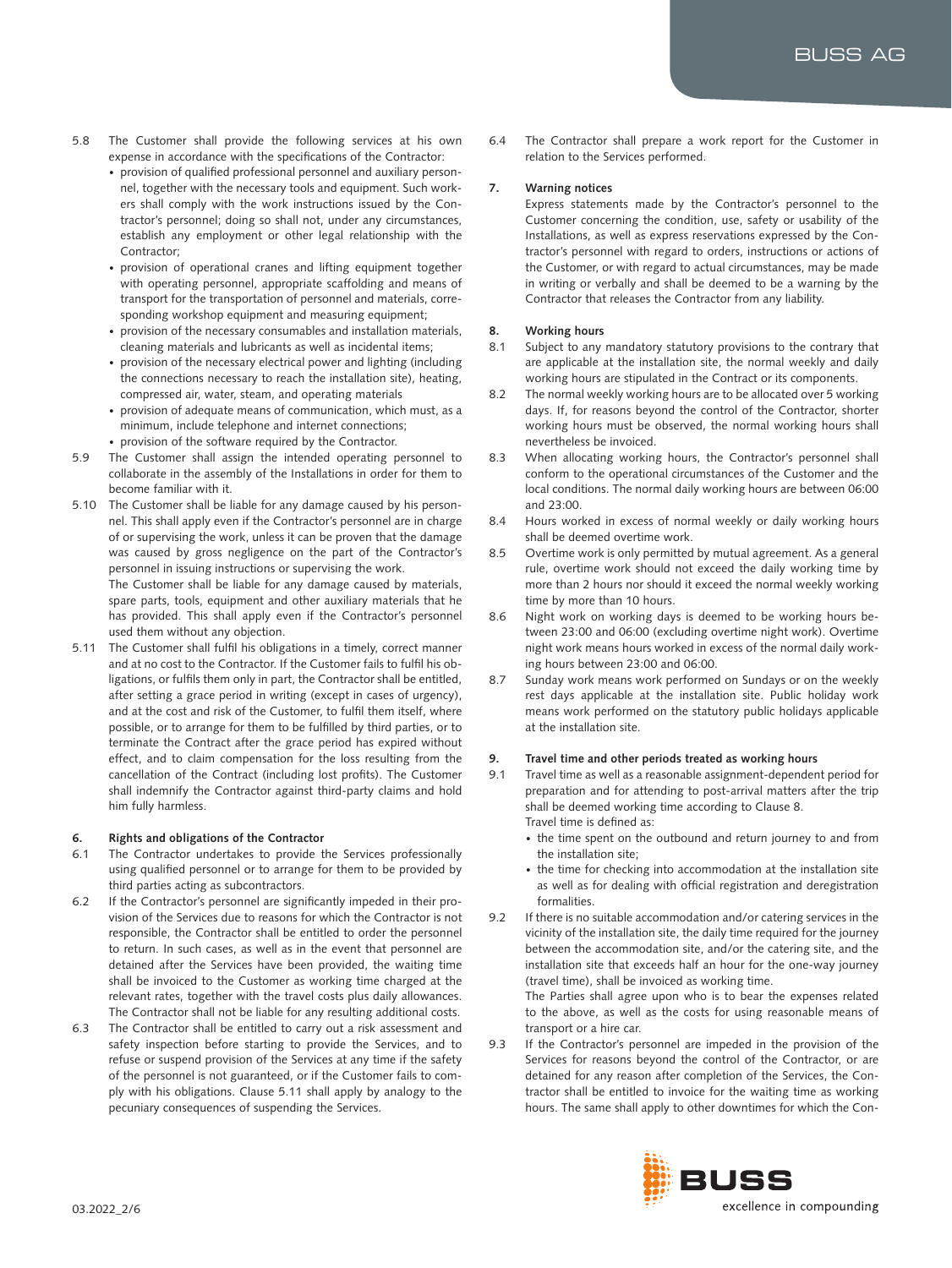tractor is not responsible.

All other costs related to the above shall be borne by the Customer insofar as the waiting time or downtime is attributable to fault on the part of the Customer. In all other cases, the Parties shall agree upon who is to bear the costs.

### **10. Pricing**

10.1 General principle

The Services shall be invoiced on the basis of the agreed hourly rates, unless a lump sum has been agreed upon. This shall also apply, in particular, to technical documents to be prepared in connection with the Contract, inspection reports, expert opinions, evaluations of measurements, etc.

Unless otherwise agreed in writing, all prices are net, in freely disposable Swiss francs, without any deductions.

- 10.2 Costs, taxes, duties, charges, social security contributions
- The Parties shall agree upon who is to bear the collective or individual costs for, by way of example, freight, insurance, customs duties, authentications, export, transit, import and other permits, as well as for taxes (except VAT), duties, charges, social security contributions and other similar charges which the Contractor or his personnel must pay in connection with the Contract or its performance, particularly in connection with Services outside Switzerland, including the associated administrative costs. The Contractor's profit tax shall be paid by the Contractor. Value Added Tax (VAT) shall be stated separately and shall be paid by the Customer.

Insofar as any such costs and taxes or similar charges are levied on a Party, or administrative costs are incurred, and these are to be borne by the other Party pursuant to the agreement, the other Party shall reimburse such costs and taxes or similar charges within 30 days of presentation of a copy of the relevant documents.

- 10.3 Work performed on a time and materials basis
- The Services shall be invoiced as follows:
- 10.3.1 Personnel costs

The Customer shall sign the work report prepared by the Contractor's personnel in accordance with Clause 6.4. If the Customer fails to sign the work report without justification or does not do so in a timely manner, the records of the Contractor's personnel shall be used as the basis for invoicing.

The agreed hourly rates shall apply to the hours worked, overtime work, night work, overtime night work, Sunday and public holiday work, travel time and other times treated as working time. In the absence of such an agreement, they shall be based on the usual rates charged by the Contractor.

If work is to be carried out under difficult conditions, e.g. at high altitudes or great depths, or if protective suits or respiratory protective devices have to be worn, the Parties shall agree upon the amount of the surcharge, if any, to be charged in addition to the applicable rates.

#### 10.3.2 Travel costs

The Parties shall agree upon who is to bear the costs for the outbound and return journey to and from the installation site, as well as for travel within the country of deployment by means of transport to be chosen by the Contractor, including the necessary ancillary costs, such as for insurance, freight, customs duties, luggage, passport and visa fees, issuance of entry, residence and work permits and all other permits necessary for the Contractor's personnel, any medical examinations required for outbound and return journeys, and any vaccinations needed by the Contractor's personnel.

The choice of the comfort class for the means of transport shall be agreed upon separately. In the absence of any agreement, the rules that the Contractor has specified for his personnel shall apply.

## 10.3.3 Accommodation expenses (daily allowance rates)

The Customer shall ensure that Contractor's personnel are provided with proper and sufficient meals, as well as decent, heated and/ or air-conditioned, and lockable individual accommodation at the installation site or in its immediate vicinity. The meals and accommodation must, as a minimum, conform to the European middle class standard.

The Parties shall agree upon who is to bear the costs for the meals and accommodation, as well as the ancillary costs such as drinks and laundry. If the Customer agrees to assume these costs, the agreed daily allowance rates shall be invoiced.

The Parties shall agree upon a maximum increase to the daily allowance rates that is to be applied if, in particular, the costs of living should increase prior to the start of, or during, the provision of the Services, or if the daily allowance rates should, for other reasons, prove insufficient.

The Customer may, with the prior written consent of the Contractor, pay the daily allowance directly to the Contractor's personnel.

#### 10.3.4 Home leave

The right to home leave shall be determined by the regulations in force in the place where the Contractor has his registered office. In the absence of such regulations, the Parties shall agree upon on the length of absence that shall give rise to a right to home leave and on how the time and expenses, particularly travel expenses and time spent on the outbound and return journeys, shall be apportioned between the Parties.

#### 10.3.5 Costs for tools and equipment

The Contractor shall provide his personnel with the usual hand tools required for the provision of the Services, the use of which is included in the personnel costs provided for in Clause 10.3.1. The use of other tools, equipment, measuring and testing devices, and materials shall be remunerated in accordance with the rates agreed for this purpose.

The Customer may not withhold tools and equipment, measuring and testing devices, or materials.

The Parties shall agree upon who is to bear the transport and insurance costs, as well as all expenses, duties and charges arising in connection with, in particular, the import and export of tools and equipment, measuring and testing devices, and materials.

#### 10.3.6 Costs of consumables and installation materials

Unless otherwise agreed, consumables and installation and assembly materials supplied by the Contractor shall be invoiced for on a time and materials basis.

10.3.7 Costs in the event of accident or illness

In the event of accident or illness afflicting the personnel of the Contractor, the Customer guarantees the necessary professional medical treatment and care; this shall not affect the right of the Contractor to order the return of the personnel concerned at any time. The Contractor shall bear all medical costs.

In the event of accident or illness afflicting the Contractor's personnel, the daily allowance rates shall be paid by the Party that has agreed to do so in accordance with Clause 10.3.3, for as long as the personnel concerned remains on site. If the recovery of the sick or injured personnel is likely to be of long duration, the Contractor shall arrange, at his own expense, for the personnel concerned to be replaced by an equivalent personnel.

- 10.4 Work performed for a lump sum
- 10.4.1 The lump sum is paid in full consideration for the Services agreed to in writing that are to be provided by the Contractor. If the Customer has not performed the preparatory work or services that he is required to perform in a timely manner, or has failed to perform them properly, the Contractor shall be entitled to receive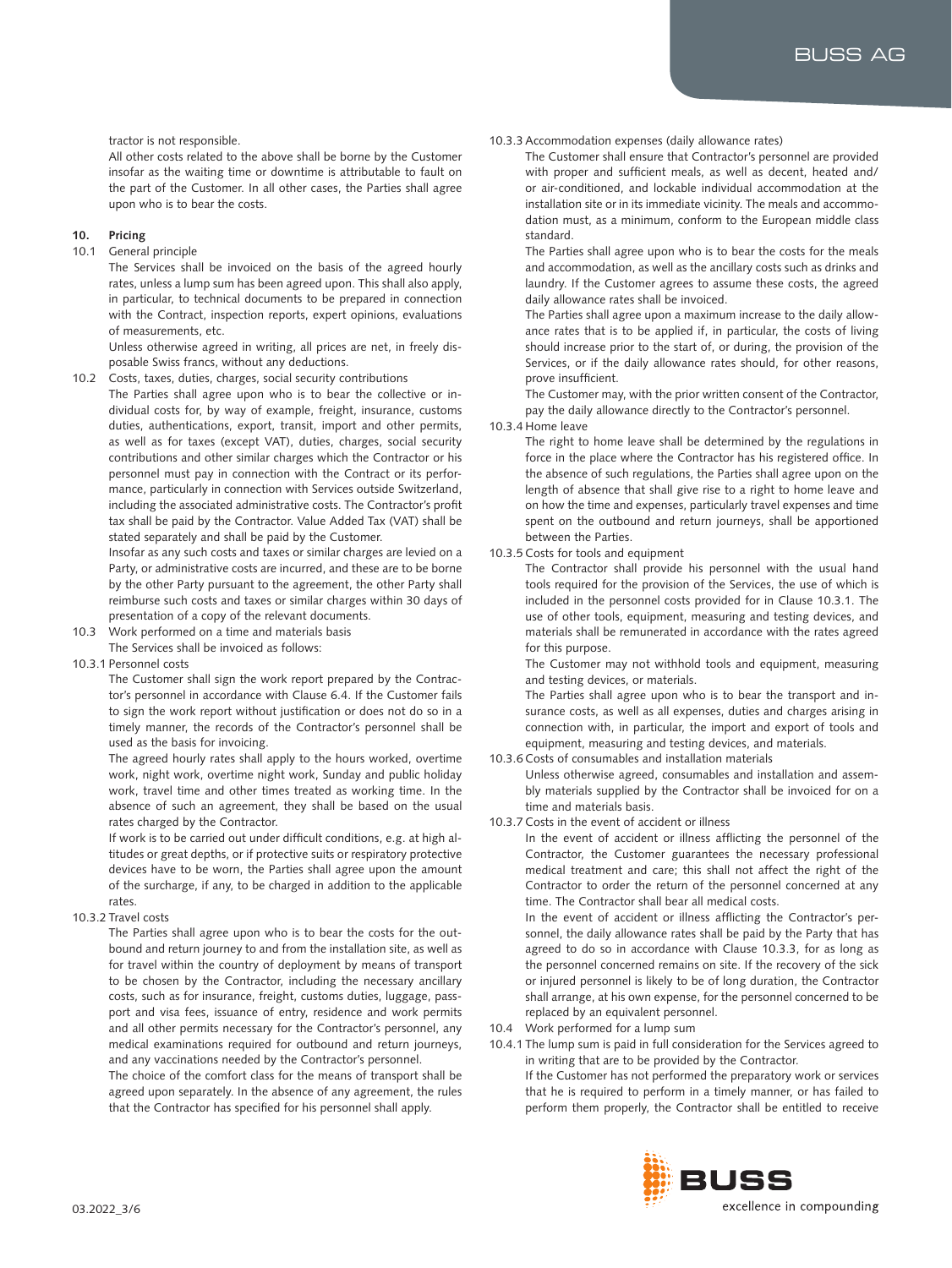compensation for the additional costs on a time and materials basis. The Contractor shall also be entitled to receive such compensation if the Contractor's personnel are impeded in their performance of the Services, or are detained for any reason after completion of the Services.

10.4.2 All other costs incurred by the Contractor as a result of circumstances beyond his control, such as, inter alia, subsequent changes to the agreed Services, waiting times, downtimes, reworking or travel, shall be borne by the Customer and shall also be invoiced for on a time and materials basis.

## **11. Payment terms**

11.1 Payments shall be made by the Customer at the domicile of the Contractor, net, without any deductions for discounts, expenses, taxes, levies, charges, customs duties, or similar charges or reductions. The price and costs shall be invoiced on a monthly basis. Insofar as specifically agreed, the Contractor shall be entitled to demand an advance payment or other security (e.g. a bank guarantee) in the agreed amount. The payment obligation shall be deemed fulfilled if the Contractor

has made freely disposable Swiss francs, or the agreed foreign currency, available at his place of domicile.

- 11.2 The Customer may not withhold, reduce or offset payments on the basis of complaints, claims, or counterclaims that have not been recognised in writing by the Contractor. Payments must also be made on time even if performance of the Services is delayed or rendered impossible for reasons for which the Contractor is not responsible.
- 11.3 If the advance payment or the securities to be provided are not paid or provided in accordance with the Contract, the Contractor shall be entitled to adhere to the Contract or terminate the Contract and, in either case, to claim damages, including compensation for lost profits.

If the Customer is in arrears with a payment for any reason, or if the Contractor has serious grounds for concern that, due to a circumstance occurring after the conclusion of the Contract, the payments of the Customer will not be received in full or on time, the Contractor shall be entitled, without prejudice to his other claims, to suspend further performance of the Contract until new payment and performance conditions have been agreed and the Contractor has received sufficient security. If such an agreement cannot be concluded within a reasonable period of time, or if the Contractor does not receive sufficient security, the Contractor shall be entitled to terminate the Contract and to demand compensation for damages, including compensation for lost profits.

11.4 If the agreed payment deadlines are exceeded, default interest shall be payable without any special reminder and without prejudice to the right to assert further claims; in this respect, the interest rate shall be based on the usual interest rates applicable at the Contractor's place of domicile, but shall not amount to less than 5% per year. The obligation to effect payment in accordance with the terms of the Contract shall remain in effect.

# **12. Implementation period**

- 12.1 In order to be binding, an implementation period must be specified in a corresponding written agreement that stipulates, in particular, the scope of the Services. The implementation period shall begin as soon as, in the opinion of the Contractor, all of the prerequisites for the provision of the Services have been fulfilled.
- 12.2 The implementation period shall be deemed to have been complied with if, upon its expiry, the Installations are ready for operation in accordance with their intended purpose. The foregoing shall also apply even if individual parts of the Installations or the documenta-

tion are still lacking, or if individual reworking of the same still needs to be carried out.

- 12.3 Compliance with the implementation period is subject to the precondition that all of the Customer's contractual and non-contractual obligations towards the Contractor have been fulfilled.
- 12.4 The Parties shall agree upon an appropriate extension to the implementation period that takes account of the circumstances if:
	- a) the Contractor does not receive the information necessary for him to provide the Services in a timely manner, or if the Customer subsequently makes changes to the information; or
	- b) the Customer fails to comply with his obligations under the Contract, particularly the obligations set forth in Clause 5, or fails to comply with the payment obligations set forth in Clause 11; or fails to do so timeously; or
	- c) obstacles arise that the Contractor is unable to avert despite exercising due care (force majeure), irrespective of whether they affect the Contractor, the Customer, or a third party. Such obstacles include, by way of example, epidemics, pandemics, mobilisation, war, civil war, terrorist acts, riots, political unrest, revolutions, sabotage, significant operational disruptions, accidents, labour disputes, late or incorrect deliveries of the necessary materials, actions or omissions by authorities, state or supranational bodies, travel advice issued by authorities, embargoes, unforeseeable transport hindrances, fire, explosions, or natural disasters; or
	- d) other circumstances arise for which the Contractor is not responsible.
- 12.5 If the Contractor fails to comply with the implementation period for reasons for which he is demonstrably at fault, the Customer shall be entitled to claim compensation for delayed performance insofar as he has suffered a loss. The Parties shall agree upon the amount of the compensation for delayed performance, as well as the maximum amount of compensation for delayed performance. If compensation for delayed performance is agreed as a percentage for each fully completed week, and as a percentage for the maximum compensation for delayed performance, then the basis for calculating the compensation for delayed performance shall be the price for the Services for the part of the Installations that cannot be put into service on time as a result of the delay.

After the maximum compensation amount for delayed performance has been reached, the Customer shall set a reasonable grace period for the Contractor in writing. If the Contractor fails to comply with this grace period due to reasons for which he is at fault, the Customer may refuse to accept the delayed part of the Services, terminate the Contract in respect of that part, and demand reimbursement of any payments already made in respect of the Services affected by the termination.

- 12.6 If a specific date is agreed instead of an implementation period, this date shall correspond to the last day of an implementation period. Clauses 12.1. to 12.7. shall apply by analogy.
- 12.7 The Customer shall have no further claims or rights based on delayed performance of the Services other than those expressly specified in this Clause 12. This limitation shall not apply in cases of unlawful intent or gross negligence on the part of the Contractor.

# **13. Assumption of risk**

The Customer shall bear the risk of accidental damage to, or accidental loss of, the Installations as well as the materials, spare parts, tools, equipment and all other auxiliary materials provided by him. The Contractor may claim payment of the agreed lump sum even if the Services cannot be provided, or can be provided only in part, as a consequence of damage to or loss of the Installations.

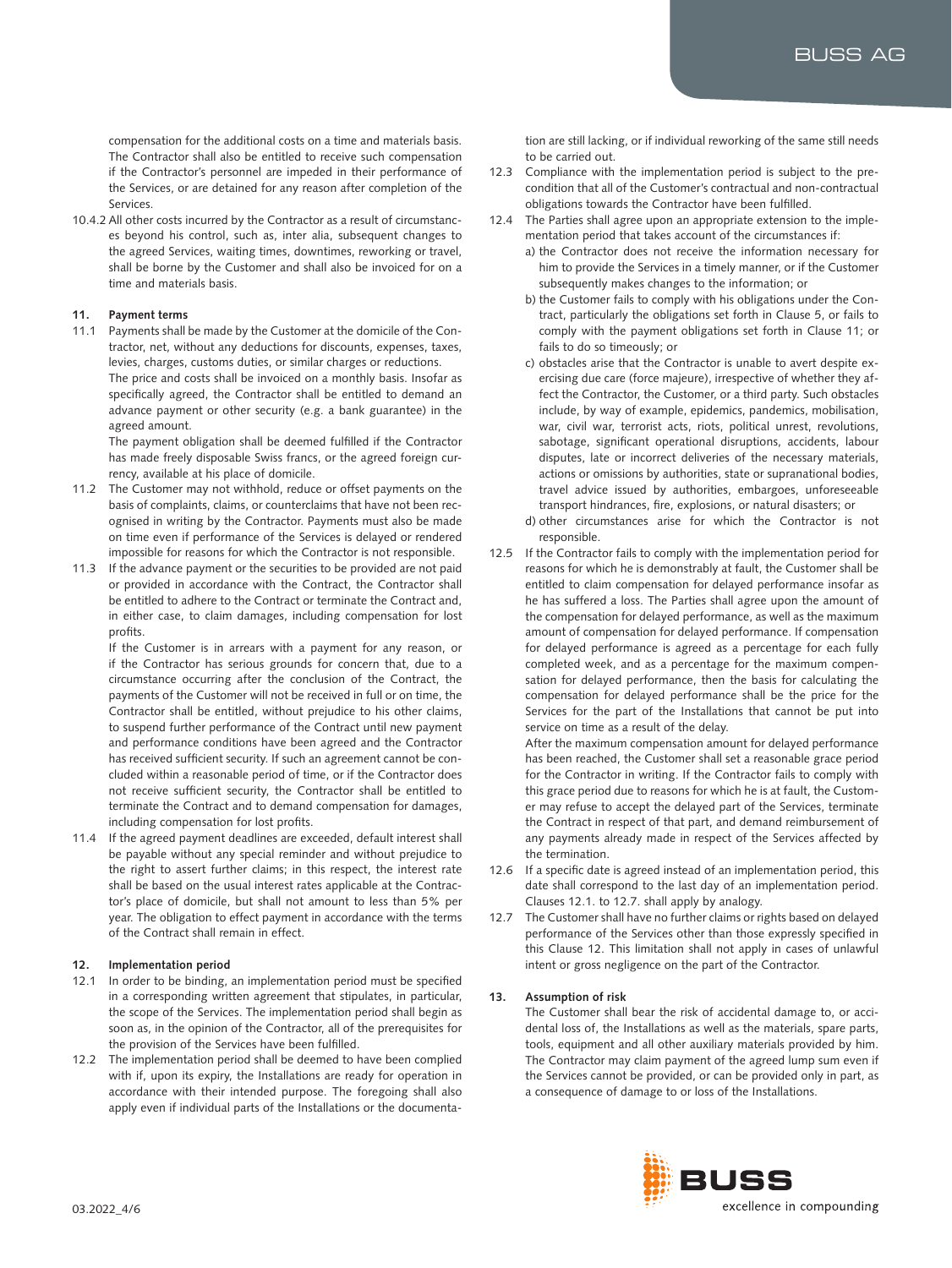## **14. Acceptance of Services**

- 14.1 The Services shall be deemed ready for acceptance if the Installations are ready for operation in accordance with their intended purpose. The Services shall also be deemed ready for acceptance if individual parts of the Installations or documentation are still lacking, or if reworking of the same still needs to be carried out, or if the Installations cannot be put into service due to reasons for which the Contractor is not responsible.
- 14.2 As soon as the Contractor has informed the Customer that the Services are ready for acceptance, the Customer shall inspect them in the presence of a representative of the Contractor. A written acceptance report shall be drawn up, which must be signed by both Parties. Any defects must be recorded by the Customer in the report. If the Customer fails to do so, acceptance of the Services shall be deemed to have taken place and the Services shall be deemed to have been approved. Minor defects shall not entitle the Customer to refuse acceptance of the Services.
- 14.3 Acceptance shall also be deemed to have taken place:
	- if acceptance does not take place on the scheduled date for reasons for which the Contractor is not responsible; or
	- if the Customer refuses to sign an acceptance report; or
	- as soon as the Customer puts the Installations into service; or
	- if the Customer refuses acceptance without being entitled to do so.
- 14.4 Insofar as the Contractor is responsible for the defects identified at the time of acceptance, he shall rectify the defects as quickly as possible. The Customer must give the Contractor sufficient opportunity to do so. Clause 14.2 shall apply by analogy to acceptance of the work carried out to remedy the defects.
- 14.5 The Customer's claims arising out of, or in connection with, defects in the Services are expressly and conclusively governed by this Clause 14. Any other or more extensive claims are hereby excluded. This limitation of liability shall not apply in the event of gross negligence or unlawful intent on the part of the Contractor.

## **15. Warranty, liability for defects**

15.1 The Parties shall agree upon the period during which the warranty for the professional and careful provision of the Services shall be valid following their acceptance.

If acceptance of the Services is delayed for reasons for which the Contractor is not responsible, the warranty period shall end, at the latest, upon expiry of a period to be agreed by the Parties following completion of the Services.

- 15.2 If, prior to expiry of the warranty period, it should demonstrably be proven that the Services have not been performed professionally and carefully, the Contractor shall, at the written request of the Customer, remedy the Services in question within a reasonable period, provided that the Customer has, during the warranty period, given the Contractor written notice of the defects immediately after their discovery and the defects were not already apparent at the time of acceptance. The Contractor shall bear the costs incurred by him for remedying the defects.
- 15.3 The Contractor provides a corresponding warranty for services provided by the personnel of the Customer only insofar as it can demonstrably be proven that the defects were caused through gross negligence on the part of his personnel in issuing instructions or supervising the services.
- 15.4 For services of subcontractors that are prescribed by the Customer, the Contractor gives the warranty exclusively within the scope of the warranty obligations of the subcontractor concerned.
- 15.5 The warranty claims of the Customer are expressly and conclusively governed by this Clause 15. Any other or more extensive claims

are hereby excluded. This limitation of liability shall not apply in the event of gross negligence or unlawful intent on the part of the Contractor.

15.6 In cases of poor advice and similar deficiencies, or in the event of a breach of any ancillary obligations, the Contractor shall be liable to the Customer only in the event of gross negligence or unlawful intent.

## **16. Improper contract performance**

16.1 In all cases of improper contractual performance not expressly governed by these Conditions, the Customer shall set the Contractor a reasonable grace period.

If this grace period expires without effect and the Contractor is at fault for this, the Customer shall be entitled to terminate the Contract in respect of those Services that have been provided in breach of contract, or in respect of which it is expected with certainty that they will not be provided in a contractually compliant manner. In such case, the Contractor shall only be obliged to reimburse the price paid to him for those parts of the Services affected by the termination of the Contract.

16.2 In the event of a termination by the Customer in accordance with Clause 16.1, Clause 20 shall apply by analogy with regard to the Contractor's liability.

# **17. Contract adjustments and termination of the Contract**

If unforeseen events significantly change the economic value or subject matter of the Contract, or have a significant impact on the Contractor's Services, or in the event of subsequent impossibility (in whole or in part), the Contract shall be adjusted appropriately by the Parties.

If, for unforeseeable reasons, provision of the Services has become economically unreasonable for the Contractor, he shall be entitled to terminate the Contract, or the affected parts of the Contract, provided that he informs the Customer of this without delay upon becoming aware of the consequences of the events. This shall also apply even if an extension to the implementation period is agreed upon in the first instance.

If the Contract is terminated, the Contractor shall be entitled to remuneration for the Services already provided. The Customer shall not be entitled to claim damages.

## **18. Export control**

The Customer acknowledges that the Services are subject to Swiss and/or foreign statutory provisions and regulations governing export controls, that they may be subject to official licensing requirements, and that an end-use certificate may be required. This may mean that, if no export or re-export licence is obtained from the competent authorities, goods, software, technologies (technical data) etc. may not be exported or used for any purposes other than those agreed. The Customer undertakes to abide by such laws and regulations. He acknowledges that these may be subject to change and that they apply to the Contract in the current valid wording. The Services shall not be used, whether directly or indirectly, in any way that is connected with the design, manufacture, use, or storage of chemical, biological or nuclear weapons or their delivery systems.

## **19. Data protection**

19.1 The Parties agree that the Customer is the data controller who shall be responsible for ensuring compliance with applicable data protection laws including, in particular, the lawfulness of personal data processing. The Contractor processes personal data on behalf of the Customer and gives a guarantee only in respect of those obligations